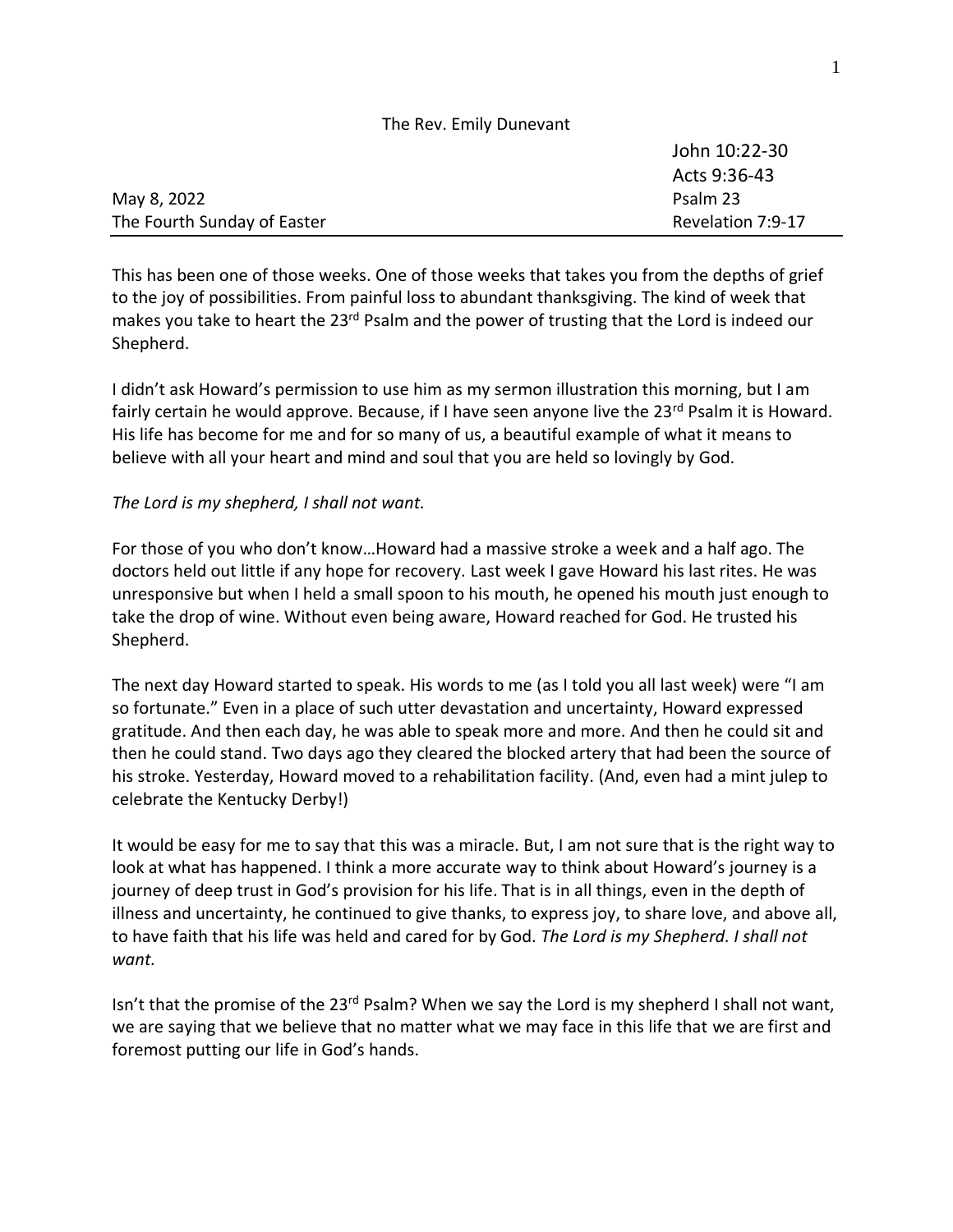Think of the second verse of the Psalm…*He makes me lie down in green pastures and leads me beside still waters.* This verse is so rich in meaning and describes something extremely important about *how* God cares for us. It gives us a tangible description of the Shepherd in active participation with our lives.

Think of it this way…When you see an animal resting in a pasture, what does that tell you? It tells you a couple of things. First, the animal isn't hungry. He has gotten enough food for the day. He doesn't have to look for food at this particular moment. His work is done. He has been provided for. That means he can lie down.

The second thing we learn is that the animal is safe. There are no threats, no predators lurking around. The water is calm. There is no bad weather to take shelter from. He can rest.

It is an image of provision and safety. That is what the shepherd does. Every day. In every situation. In our times of grief. In our times of uncertainty. In our frustrations and in our fears. God says…I am your shepherd and I have promised to provide for you and take care of you.

*The LORD is my shepherd; I shall not be in want. He makes me lie down in green pastures and leads me beside still waters.*

And then, the Psalmist writes - God revives our soul. I love that our souls revival comes after God's provision and safety. Because it is virtually impossible to revive something if you don't have the right resources to encourage new growth. We revive when we feel encouraged to do so, when we are cared for and cultivated. It's an active presence of God in our life breathing into us the promise of possibility*. He revives my soul and guides me along right pathways for his Name's sake.*

But we are also reminded in the Psalm that we will face adversity…*Though I walk through the valley of the shadow of death, I shall fear no evil; for you are with me; your rod and your staff, they comfort me.* We will have to walk unchartered territory. We will face illness, loss, anger, grief, depression, despair. At the same time, I have always appreciated this part of the Psalm because it tells the truth. It doesn't turn away from the hard things we face as human beings. But, it promises us that we will never, ever be alone. The Shepherd never leaves us. And, not only will we not be alone. And then we are told we will be abundantly cared for.

*You spread a table before me in the presence of those who trouble me; you have anointed my head with oil, and my cup is running over.* Think about it. This is what Howard has just experienced. An anointing, an abundant provision, a promise of hope, a reality of joy right in the midst of the darkest of journeys. That is the blessing.

The final verse in the Psalm is the key to understanding how the Shepherd is realized in our lives. The translation of this verse that you are probably most familiar with states…*Surely goodness and mercy shall follow me all of the days of my life and I will dwell in the house of the*